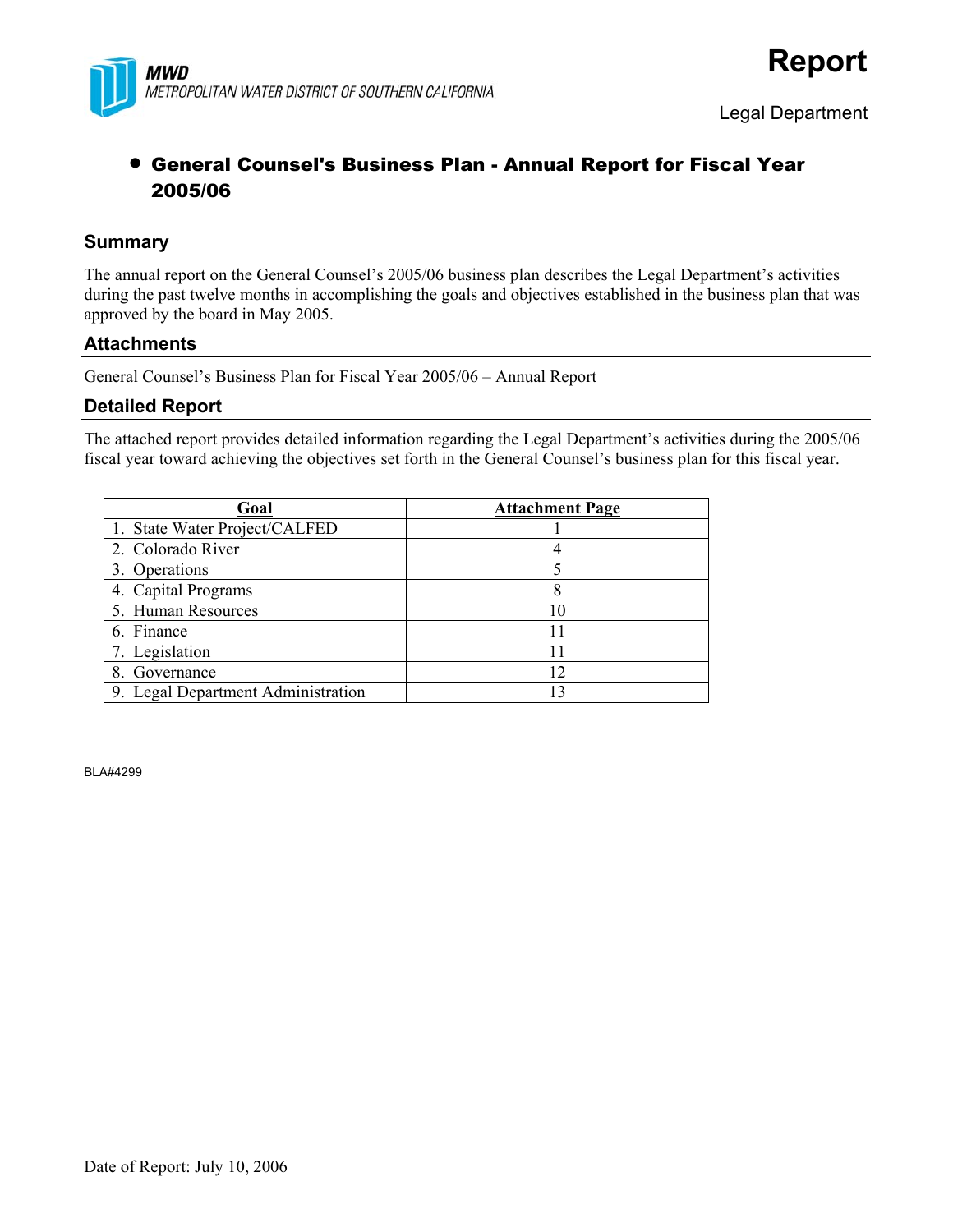#### **GENERAL COUNSEL'S BUSINESS PLAN FOR FISCAL YEAR 2005/06 ANNUAL REPORT JULY 1, 2005 – JUNE 30, 2006**

# **GOAL NO. 1 – STATE WATER PROJECT/CALFED**

Provide legal support in carrying out the Board of Directors' policies related to the State Water Project, including maintaining long-term source protection, water quality improvements, and protecting Metropolitan's interests in the State Water Contract.

### **Activities**:

- 1. State Water Contract
	- a. *Alameda County Flood Control and Water Conservation District, Zone 7, et al. v. California Department of Water Resources* – Represented Metropolitan's interests in this case involving Hyatt-Thermalito cost allocation issues in which the Kern County Water Agency and eleven other state water contractors filed a complaint asserting that the Department of Water Resources (DWR) has failed to allocate costs and revenues associated with the Hyatt-Thermalito Power Complex in accordance with the terms and conditions of the State Water Contract. Metropolitan and twelve other state water contractors moved to intervene as defendants in order to ensure that their interests are adequately represented in this litigation. Legal staff worked closely with outside counsel in preparing this motion, which was granted by the Court on December 9, 2006. Legal staff is now providing legal assistance in developing our defense strategy; preparing for the commencement of discovery; and reviewing, analyzing, and indexing key documents.

### 2. Oroville Reservoir

a. Oroville Relicensing – Continued to provide legal support at various settlement negotiation and drafting committee meetings in the ongoing relicensing process for the hydroelectric facilities at Oroville Dam. These efforts culminated in the submission of a proposed Settlement Agreement to the Federal Energy Regulatory Commission (FERC) on March 26, 2006, which contains the settling parties' recommended terms and conditions for the new license. Although the Settlement Agreement was signed by over fifty stakeholders and has widespread support, certain parties maintain that it does not fully address their concerns, and they have intervened in the FERC relicensing proceeding, seeking license terms and conditions in addition to or different from those recommended under the Settlement Agreement. Metropolitan and the State Water Contractors (SWC) submitted a joint reply to FERC on May 26, 2006, which responds to the various issues, concerns, and assertions raised in the interventions filed by other parties. Legal staff was heavily involved in drafting the 90-page reply brief and in coordinating the development and preparation of technical information and exhibits submitted.

### 3. CALFED

a. CALFED Programmatic EIS/EIR Cases – Participated with the State in argument before the Third District Court of Appeal but were unsuccessful in preventing an adverse decision overturning the trial court's favorable decision. Legal staff assisted in petitioning the California Supreme Court for review of the court of appeal decision along with the State, the SWC, and Westlands Water District. In January 2006, the Court granted review. Legal staff prepared Metropolitan's opening brief and coordinated amici curiae support.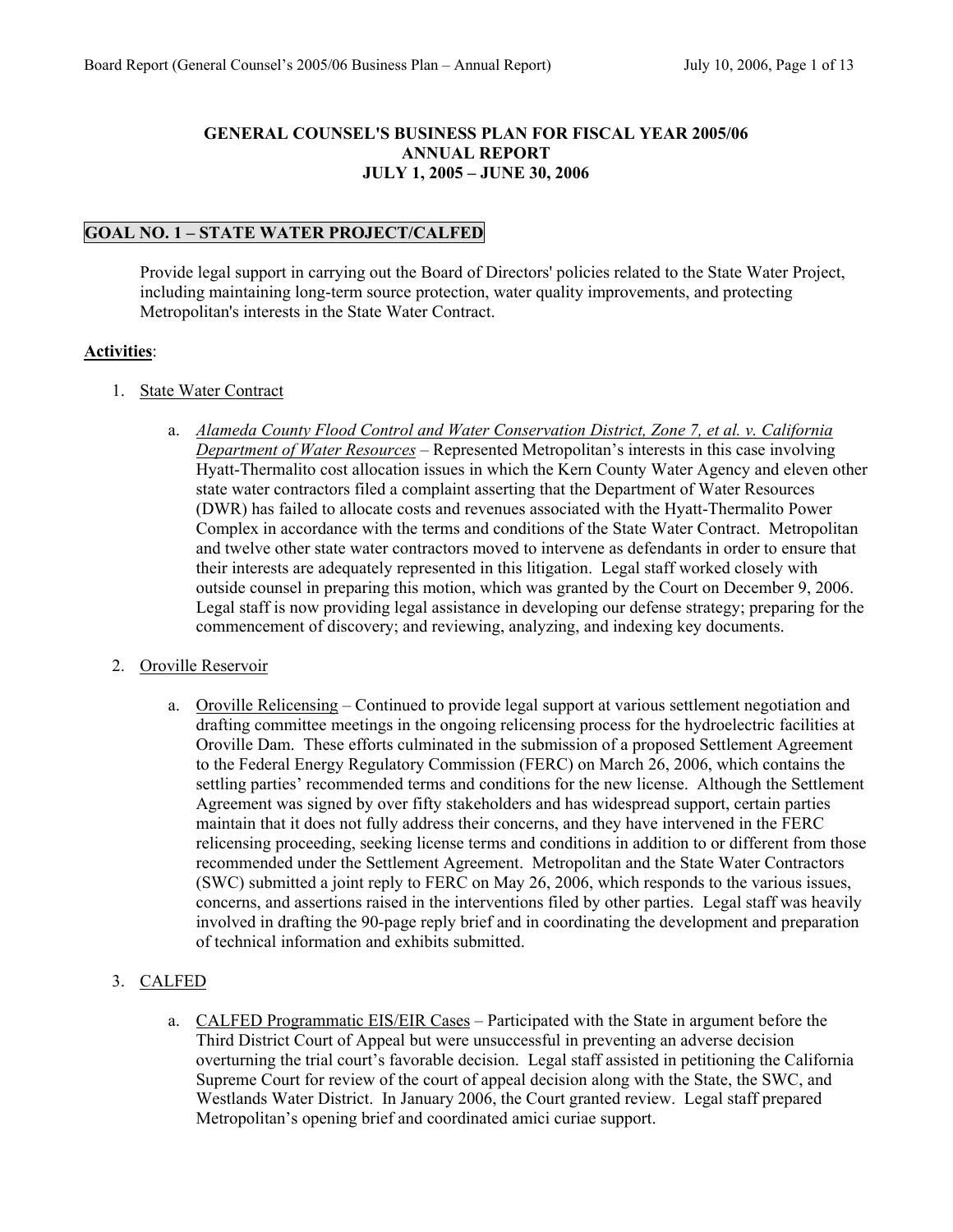### 4. State Water Resources Control Board (SWRCB) Proceedings

- a. *State Water Contractors, MWD, et al. v. SWRCB* Completed briefing in this appeal from the trial court's decision essentially upholding SWRCB's D-1641. A date for oral argument is pending. The SWC participated in this litigation to support D-1641 and filed their cross-appeal on the narrow issue of the trial court's decision holding that the SWRCB could not rely on the San Joaquin River Agreement/Vernalis Adaptive Management Plan as the mechanism to meet San Joaquin River flow requirements. The Court of Appeal issued its opinion, substantially affirming the trial court, but did reverse the trial court's ruling that water contractors are not "legal users of water." Legal staff opposed petitions to the California Supreme Court for review, which were denied.
- b. SWRCB Cease and Desist Proceeding Against DWR and U.S. Bureau of Reclamation (USBR) Participated in public hearings together with other SWC staff in proceedings noticed by SWRCB in August 2005. The public hearings were to determine whether SWRCB should adopt a cease and desist order against DWR and USBR for a "threatened" violation of one of the salinity objectives in the Bay-Delta Water Quality Control Plan. The hearings have been completed. SWRCB issued the cease and desist order In February 2006, and SWC filed a petition for reconsideration with SWRCB, which is pending.
- c. SWRCB Triennial Review Participated in hearings in August 2005 in the SWRCB's statutorily required review of its 1995 Bay-Delta Water Quality Control Plan. The Plan is the basis for flow, water quality objectives, and other operational requirements imposed on the State Water Project (SWP). Revisions to the flow requirements or objectives have the potential to impact the SWP.
- 5. Transfers
	- a. Water Exchange and Management Agreements with the Environmental Water Account (EWA) Provided legal assistance in the August 2005 exchange agreement with DWR under which Metropolitan transferred a portion of its SWP water to EWA in 2005 in return for an equal amount of water in a future dry year. Provided legal support in discussions with DWR regarding another exchange agreement for 2006 and negotiated an agreement under which Metropolitan would agree to delay receipt of some of its scheduled SWP water until later in 2006 in return for payment for the EWA. Both 2006 EWA agreements were completed for execution. Legal staff also coordinated with the State in discussions that led to settling the EWA litigation in a manner that protects the EWA.
	- b. Yuba County Water Agency Transfer Monitored development of agreements to implement a proposed 20-year agreement with Yuba, under which Yuba will make available as much as 200,000 acre-feet of water to the buyers, (SWP, USBR, and EWA).
- 6. Area of Origin Protections
	- a. *El Dorado Irrigation District v. SWRCB* and *El Dorado County Water Agency v. SWRCB* Monitored this case in anticipation of oral argument. The matter is on appeal from the trial court's opinion ordering the SWRCB to delete Term 91 from the El Dorado districts' permits.
- 7. Endangered Species Act (ESA)
	- a. *Environmental Protection Information v. National Marine Fisheries Service* Along with SWC, filed comments with National Marine Fisheries Service (NMFS) regarding NMFS' proposal to list Sacramento Valley green sturgeon as endangered. NMFS subsequently listed the green sturgeon.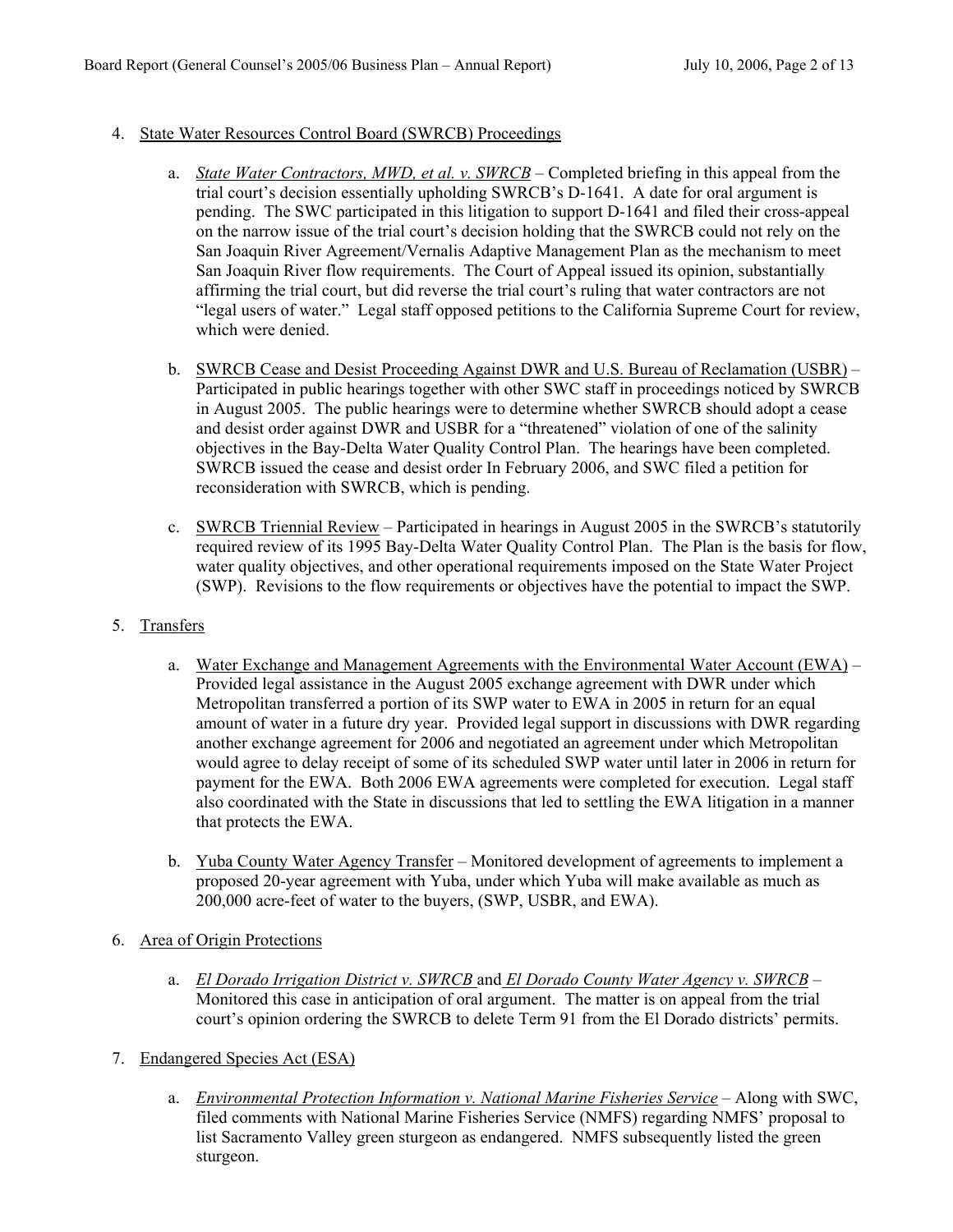- b. *Natural Resources Defense Council , et al. v. Norton, et al.* Provided legal support in this litigation that asserts that the U.S. Fish and Wildlife Service (USFWS) improperly issued a Biological Opinion and Incidental Take Statement to the USBR regarding USBR's Long-Term Operations Criteria and Plan (OCAP). The OCAP establishes USBR's operational plan for the Central Valley Project. It also describes DWR's plan for operation of the SWP because the two projects closely coordinate their operations. The SWC requested the trial court to reconsider its June 2005 decision to deny SWC's motion to intervene, but the court refused to change its initial decision. Consequently, the SWC appealed the denial of intervention to the Ninth Circuit Court of Appeals, and the Court reversed the district court and allowed the SWC to intervene.
- c. *Pacific Coast Federation of Fishermen's Associations, et al. v. Gutierrez, et al*. Monitored this case and reviewed how SWC could best participate in the litigation in support of NMFS. This action was filed in July 2005 seeking to overturn NMFS' Biological Opinion regarding USBR's OCAP. The SWC have successfully intervened in this action to support NMFS' biological opinion.

#### 8. State Water Project Supply and Improvements

- a. Napa Proposal and South Delta Improvement Programs (SDIP) Continued to provide legal support in implementing: (1) the Napa Proposal; and (2) CALFED's SDIP, which should result in allowing DWR to increase pumping at its Banks pumping plant, among other actions. Legal staff participated in several negotiation sessions intended to reach agreement on implementation of the SDIP and provided assistance in drafting agreement language. Legal staff assisted in preparing Metropolitan's comments on the Draft EIR.
- b. Sacramento Regional Wastewater Treatment Plan Expansion Commenced litigation along with the SWC and other urban water agencies challenging the EIR for the wastewater plant's expansion following unsuccessful settlement discussions with the Sacramento Regional County Sanitation District. Legal staff are prosecuting the litigation as well as seeking relief through the regional water quality control board's permit renewal process.
- c. Bay-Delta Conservation Plan Provided legal assistance in negotiation/preparation of principles for development of a multi-species conservation plan (MSCP) as a basis for federal and state authorization for incidental take under the state and federal Endangered Species Acts for SWP operations and for implementation of SDIP and the Napa Proposal. Provided legal support in developing legal and organizational framework for the MSCP.

### 9. Energy

a. Federal Energy Regulatory Commission Proceedings – Made 24 filings at FERC on matters primarily affecting the SWP. Legal staff continued to attend meetings on various aspects of the California Independent System Operator's (CAISO) market redesign, met with CAISO staff to negotiate items of concern to SWP and Metropolitan, and attended several CAISO Tariff meetings. Legal staff worked closely with DWR's special counsel and staff to coordinate positions on filings concerning the CAISO market redesign and proposed energy rates, and at related settlement conferences at FERC.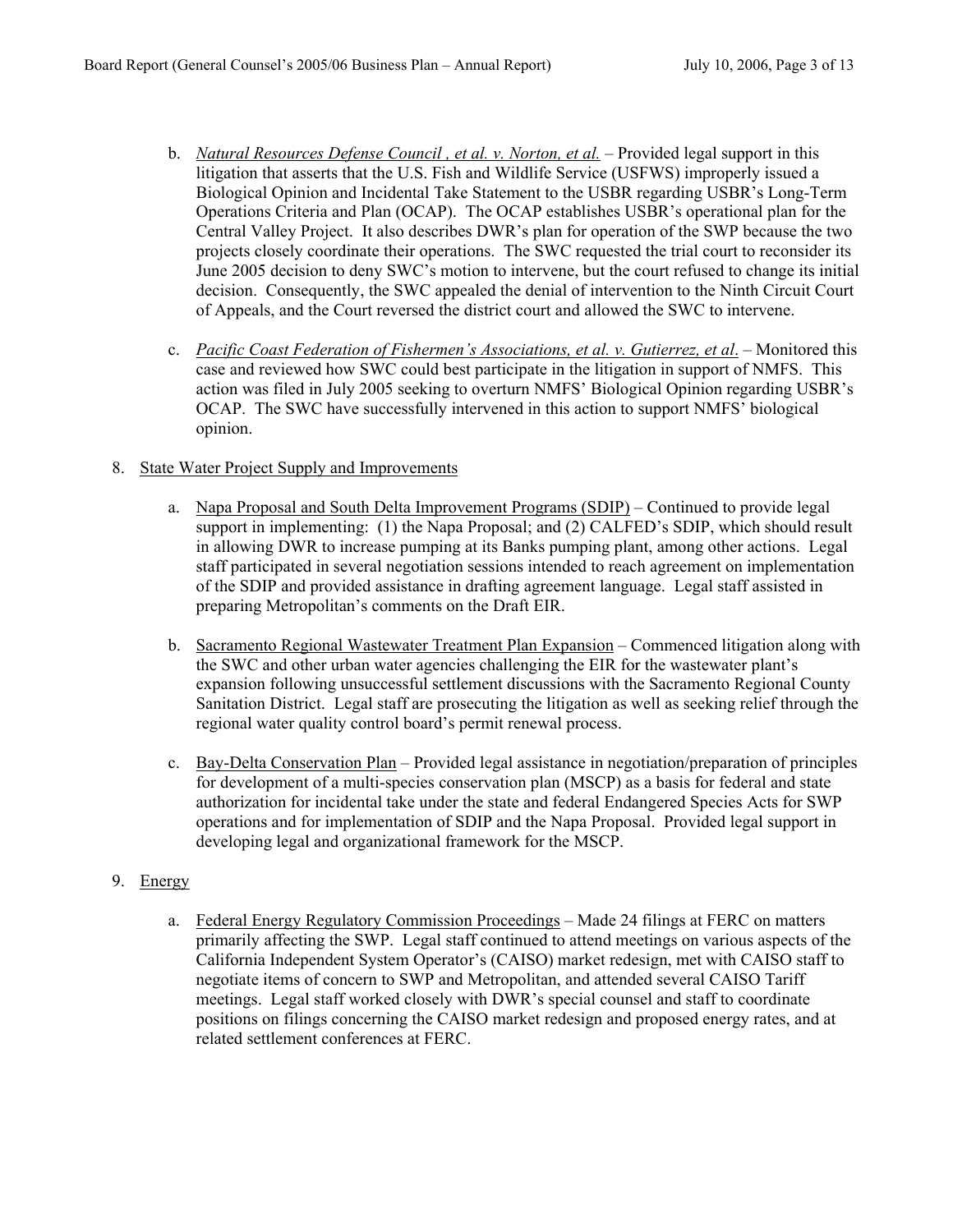## **GOAL NO. 2 – COLORADO RIVER**

Provide legal support for the Board's policy of ensuring a long-term reliable aqueduct supply.

- 1. Litigation
	- a. *Arizona v. California* After the parties agreed upon a settlement of the Quechan Tribe's water right claims, the Special Master issued a Report to the Supreme Court recommending approval of the settlement in 2005. In October 2005, the Clerk of the Supreme Court conveyed the Court's request that the parties draft a consolidated decree in *Arizona v. California* that included not only the current settlement with the Quechan Tribe but also all previous decrees in the case. Legal staff assisted in the preparation of a draft consolidated decree that was circulated to all who have been parties in *Arizona v. California*. On March 27, 2006, the United State Supreme Court approved the parties' settlement of the Quechan Tribe's water right claims and issued a Consolidated Decree that incorporates all of the previous decrees in the case along with the Quechan settlement. This decree brings to an end this litigation over Colorado River water rights that commenced in 1953; however, the court has retained jurisdiction to address any further claims for relief by the parties.
	- b. *Consejo de Desarrollo Economico de Mexicali v. United States* This lawsuit against federal officials was filed in federal court in Las Vegas by Mexican water users and environmental organizations. The complaint alleges that water to be conserved by the All-American Canal (AAC) Lining Project is owned by certain Mexican water users and that approval of the AAC Lining Project violates the National Environmental Policy Act, ESA, and other federal laws. Numerous water users in Arizona, Nevada, and California, including Metropolitan, IID, and SDCWA, have sought to intervene. The district court granted intervention to some parties but has not yet acted on the intervention requests of others. Metropolitan submitted extensive pleadings supporting the Federal Government's motions to dismiss some of the plaintiffs' claims and for summary judgment. Metropolitan also submitted pleadings opposing the plaintiffs' request for a preliminary injunction to halt the project. The district court heard oral argument on the summary judgment motions in April 2006 but has not yet ruled on the motions.
	- c. *POWER v. Imperial Irrigation District* Provided legal support in this action filed in April 2006 in which Protect Our Water and Environmental Rights (POWER) and two Imperial Valley landowners filed suit against IID in state court alleging that certain IID approvals in connection with the AAC Lining Project violated CEQA. Metropolitan, SDCWA, and USBR were named as Real Parties in Interest in POWER's mandate petition. Metropolitan and SDCWA filed motions to have the case transferred to a neutral county, and the Imperial County Superior Couert granted these motions on June 1, 2006. Further proceedings will be in abeyance while the transfer to San Francisco County Superior Court occurs.
	- d. *Fort Mojave Indian Tribe v. Department of Toxic Substances Control, Metropolitan Water District, et al*. – Continued to represent Metropolitan in this action brought by the Fort Mojave Indian Tribe seeking to stop development and operation of a treatment plant currently being constructed by PG&E in the Topock Maze, an area considered sacred by the Tribe. The action alleges that the Department of Toxic Substances Control (DTSC) failed to adequately comply with CEQA before approving PG&E's proposed interim measure on an emergency basis and alleges Metropolitan failed to independently comply with CEQA prior to its sale of the property to PG&E. Proceedings are currently stayed as settlement discussions among the parties progress.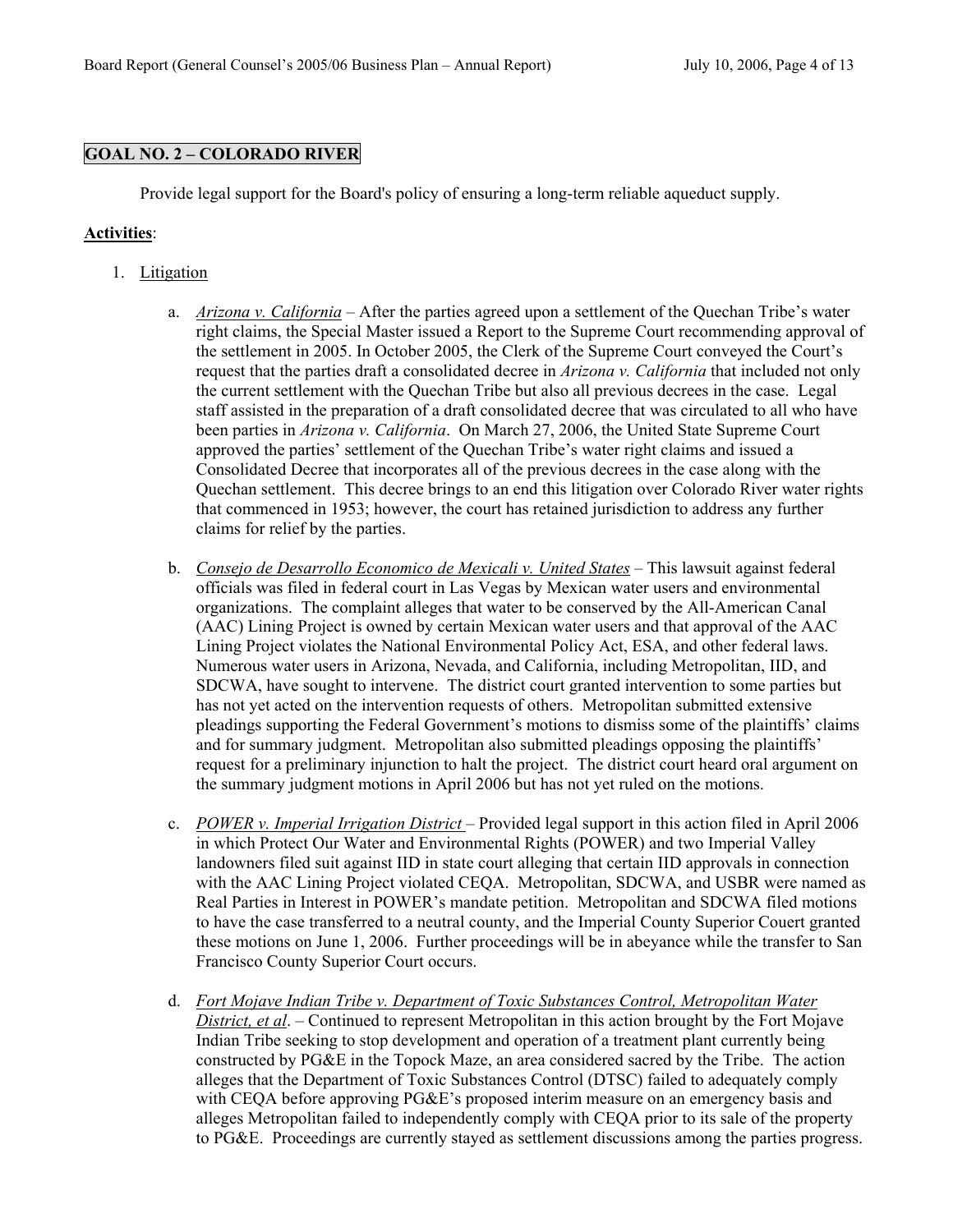# 2. Shortage Criteria

- a. Colorado Compact Issues and Shortage Criteria Represented Metropolitan in discussions among the Colorado River Basin States regarding the interpretation of the 1922 Compact and the obligations of the Upper Basin to deliver water to the Lower Basin and Mexico. These discussions are not yet resolved, but the Basin States are engaged in an ongoing effort with the USBR to make changes in river operations that will help delay, if not avoid, the imposition of shortages on the Lower Basin and a call for increased deliveries from the Upper Basin. Legal staff provided legal advice in developing a Lower Basin States proposal that includes augmenting water supplies through imports, extraordinary conservation, substitution of supplies, and operating efficiencies. In particular, the proposal incorporates Metropolitan's ideas allowing conserved water to be accumulated in Lake Mead for use in future years.
- b. Lake Mead Storage Provided legal assistance in drafting an agreement with USBR to implement a demonstration program to create conserved water that is stored in Lake Mead. The agreement allows Metropolitan to store up to 50,000 acre-feet in 2006 and up to 175,000 acre-feet in 2007. Delivery of the stored water will be subject to future agreements in accordance with the policy guidelines adopted by USBR for the implementation of a long-term program.

### 3. Programs and Remediation Efforts

- a. Lower Colorado River Multi-Species Conservation Program Drafted the funding agreement for California participants. The first payment for the program was made on October 1, 2005, and the program is being successfully implemented by the USBR. Benefits of the program were realized when USFWS excluded the Colorado River basin from its designation of critical habitat for the southwestern willow flycatcher based on the habitat creation and protection provided by the program. This exclusion avoided the need for USBR to re-initiate consultation over the effect of Colorado River operations on this species.
- b. Palo Verde Irrigation District Land Management, Crop Rotation, and Water Supply Program Provided legal advice in drafting agreements and escrow instructions to enroll qualified lands in the program. Over 90,000 acre-feet of conserved water are provided in Metropolitan's 2006 Colorado River water order as a result of the program.
- c. PG&E Topock Site Continued to represent Metropolitan on the Consultative Work Group monitoring DTSC oversight of remediation at the PG&E Topock Gas Compresssor Station. Chromium VI, which was historically used as a corrosion inhibitor at the station and discharged to the land, has contaminated groundwater adjacent to the Colorado River. Metropolitan continued to urge DTSC to install measures to adequately protect the Colorado River from chromium contamination.

# **GOAL NO. 3 – OPERATIONS**

Provide legal advice on statutory and regulatory requirements and compliance for operations programs.

- 1. Litigation
	- a. *San Gabriel Basin Water Quality Authority, et al. v. Aerojet-General, et al.; Aerojet v. Metropolitan* – Continued to represent Metropolitan's interests in this third-party action seeking contribution from Metropolitan and other public agencies under CERCLA for contamination alleged to have resulted from the importation and spreading of Colorado River water. Legal staff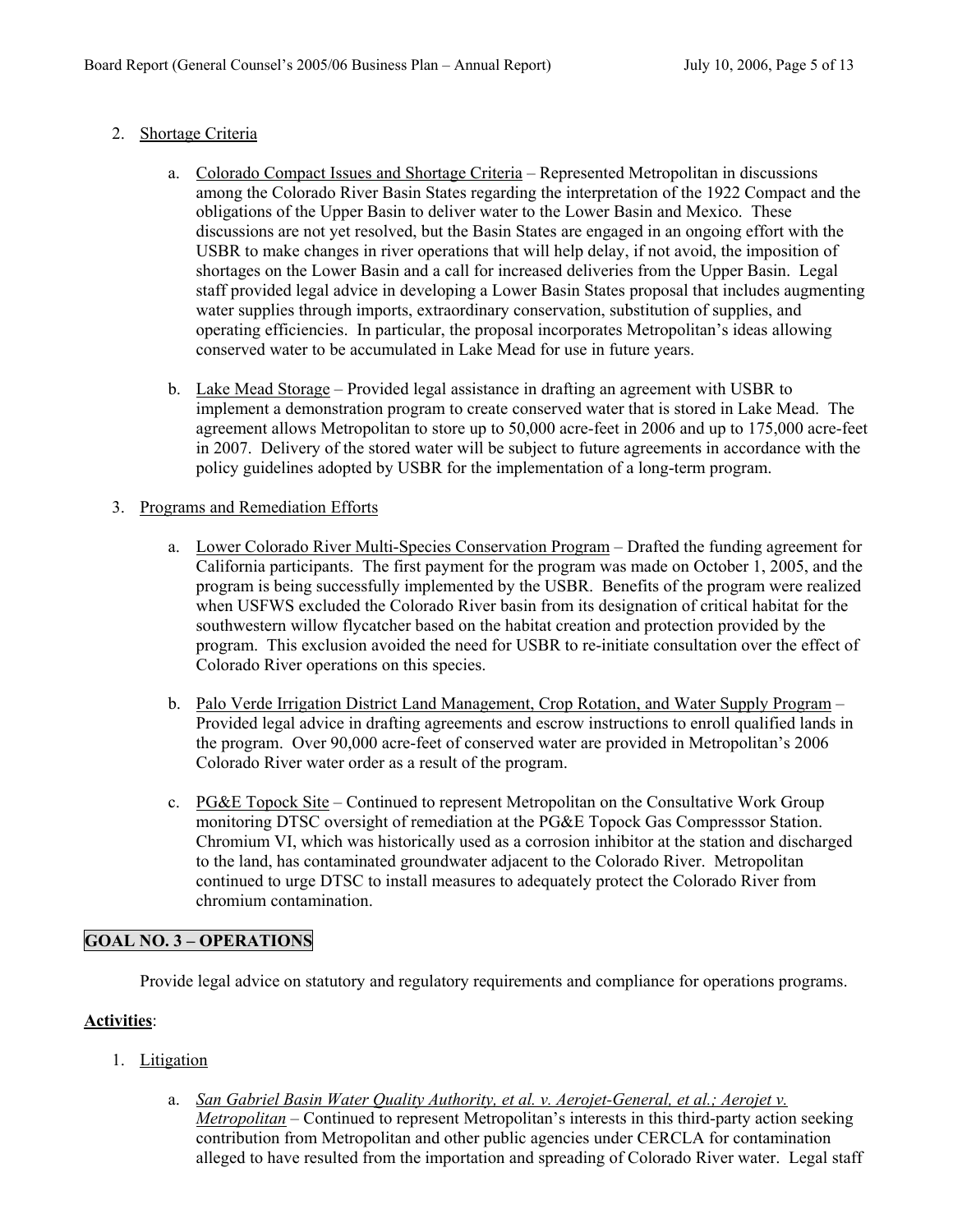filed motions seeking dismissal of the action, asserting that Metropolitan is not a responsible party under CERCLA and that other claims were not raised on a timely basis. The hearing of that motion has been delayed pending settlement attempts by the court. Discovery and further action is stayed until after June 2006.

- b. *Western Watersheds Project v. Metejko* Continued to monitor and participate as amicus counsel in the appeal of a federal district court in Idaho's finding that the U.S. Bureau of Land Management was in violation of Section 7 of the ESA for not conducting a consultation with USFWS before considering changes to existing private irrigation ditch right-of-way across federal lands, an order that could potentially affect agencies such as Metropolitan that have facilities located on federal lands.
- c. *Plaks v. Metropolitan* Provided legal assistance in this major inverse condemnation case. The defense of this case was successfully tendered to Calleguas Water District pursuant to an indemnity provision in the conjunctive use contract between Calleguas and Metropolitan; however, in-house counsel remain counsel of record along with associated counsel hired by Calleguas to represent Metropolitan. On May 26, 2006, Metropolitan's demurrer to the first amended complaint was granted as to all nineteen causes of action, with leave to amend. Legal staff continues to defend this action with outside counsel hired by Calleguas.
- d. *S.D. Warren Company v. Maine Department of Environmental Protection* Filed an amicus brief with other members of the Western Urban Water Coalition in this case before the U.S. Supreme Court that considered what constitutes a "discharge" under the Clean Water Act (CWA). The Court upheld the Maine state court's determination that release of water from S.D. Warren's five hydroelectric dams constituted a discharge. The company sought to avoid having to obtain a state water quality certification under section 401 of the CWA. Metropolitan's amicus brief urged the Court to distinguish between CWA sections 401 (State Water Quality Certifications) and 402 (National Pollutant Discharge Elimination System Permits), concerned that a broad holding might impact Metropolitan's ability to rely on water from different sources. The Court's opinion carefully differentiated between the two sections and limited its holding to section 401 permitting requirements.
- e. *Rampanos v. U.S*. and *Carabell et al. v. U.S. Army Corps of Engineers* Joined the Association of California Water Agencies, National Water Resources Association, the SWC, SDCWA, and other western water entities in these consolidated cases before the U.S. Supreme Court. These cases concern the proper extent of federal jurisdiction under section 404 of the CWA to regulate wetlands. Metropolitan's brief urges the Court to find that the CWA does not authorize federal jurisdiction over non-navigable waters that do not significantly affect interstate commerce in navigable waters. Oral argument was held February 21, 2006, and a decision is expected before the end of the Court's term.
- f. Enron Litigation Prepared for settlement negotiations meetings concerning Enron's breach of contract action against Metropolitan and FERC's enforcement action against Enron. The settlement negotiations facilitated by FERC culminated in a comprehensive settlement providing for Metropolitan's payment of approximately 24% of Enron's original termination payment demand, excluding accrued interest. The settlement agreement awaits formal approval by FERC and the U.S. Bankruptcy Court administering Enron's bankruptcy petition, which approval is anticipated by the end of summer.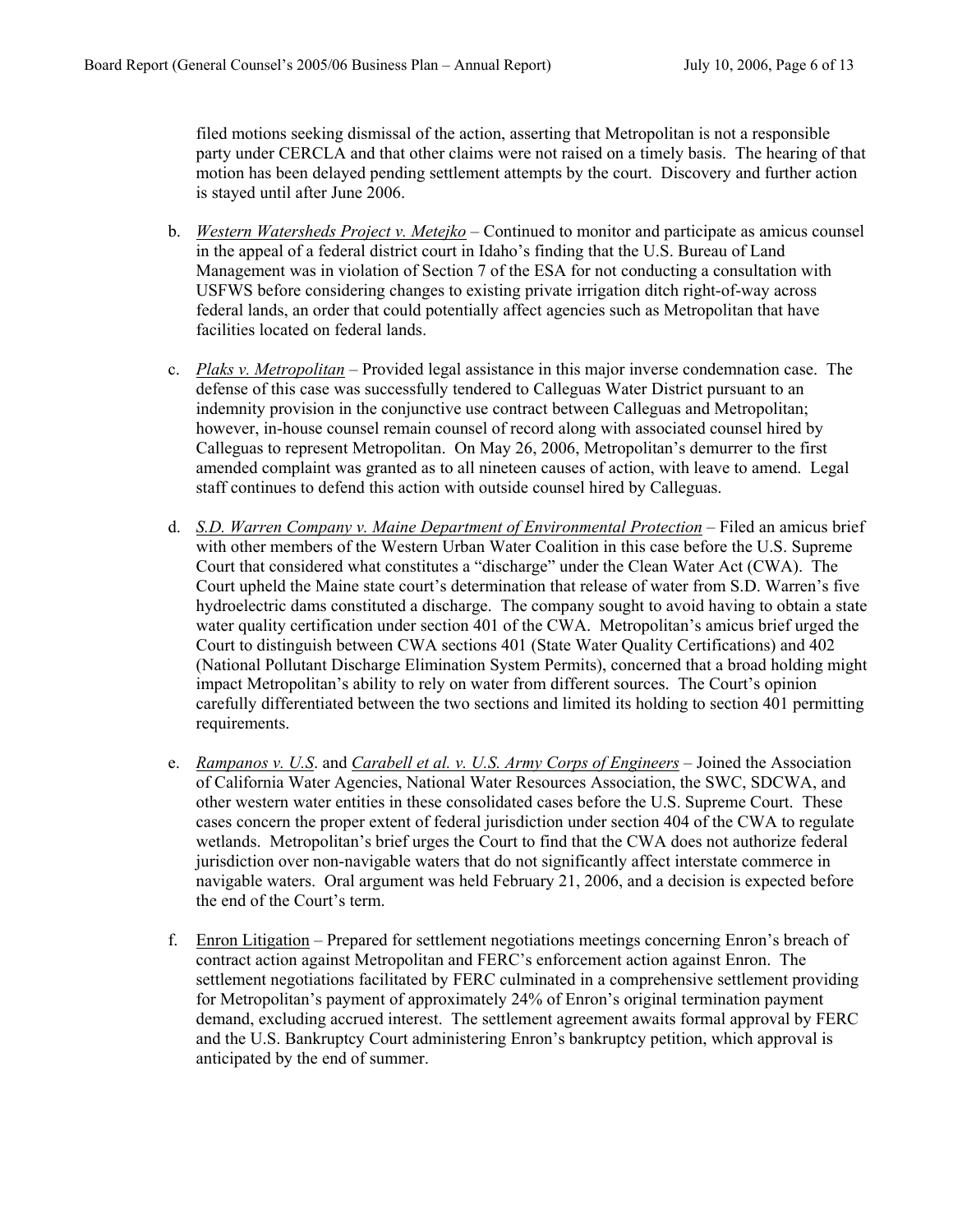# 2. Real Property

- a. Union Station Facility Completed negotiation with the State of California and leasing of approximately 50,000 square feet of office space at Metropolitan's Union Station facility.
- b. Arroyo Seco Assisted in completing the sale of Metropolitan-owned property in the Arroyo Seco area to the City of Pasadena by preparing a permanent easement for open space and other necessary purchase and sale documents.
- c. Lake Mathews Mineral Properties, Ltd Provided legal assistance regarding scope of access rights and potential impacts from holder of mineral rights beneath Lake Mathews, including negotiations with mineral rights holder, local resource and permitting agencies, and the press.
- d. Diemer Rear Access Road Provided legal assistance on negotiations with California Department of Parks and Recreation and federal and local resource agencies for a memorandum of understanding regarding proposed construction of a secondary access road to the Diemer Plan from Carbon Canyon Road and running through Chino Hills State Park.
- e. Chemical Unloading Facility (CUF) Buffer Property Purchase Provided legal assistance with purchase and closing of buffer property adjacent to Metropolitan's CUF.
- f. Ormond Beach Provided legal support for negotiation of a Coastal Commission easement and permit necessary to protect Metropolitan's rights to utilize its retained property for a desalination plant.
- g. Washington, DC Office Provided legal assistance in the completion of the lease and negotiation of the build-out of new office space in Washington, DC.
- h. Real Property Development and Management Provided legal assistance for the Property Review Council, reviewed and revised property transfer documents, and provided legal research and advice on matters affecting Metropolitan's real property assets.

### 3. Diamond Valley Lake (DVL)

- a. Center for Water Education Continued to coordinate with Center for Water Education on Metropolitan's behalf as construction of the Center's complex progressed. Legal staff responded to several Board inquiries related to the Center's organization and operation. Legal staff provided legal support regarding Project Labor Agreement issues relating to the museums.
- b. *Ankerstar v. Nunez* Provided legal assistance in the settlement of this quiet title action regarding a residential property near DVL that Metropolitan surplused. An unsuccessful bidder sued Metropolitan and its real estate agent. Metropolitan secured a dismissal of the action and reimbursement of its legal fees and costs via an indemnity agreement with the real estate agent.

### 4. West Valley Feeder No. 1 Pipeline

- a. Repair Provided legal support for the temporary and permanent repair of the pipeline.
- b. Claims Provided legal representation and defense of claims by homeowners and developer geotechnical consultants arising from homeowner claims of subsidence. Legal staff provided legal support regarding cost sharing with the Los Angeles Department of Water and Power (LADWP).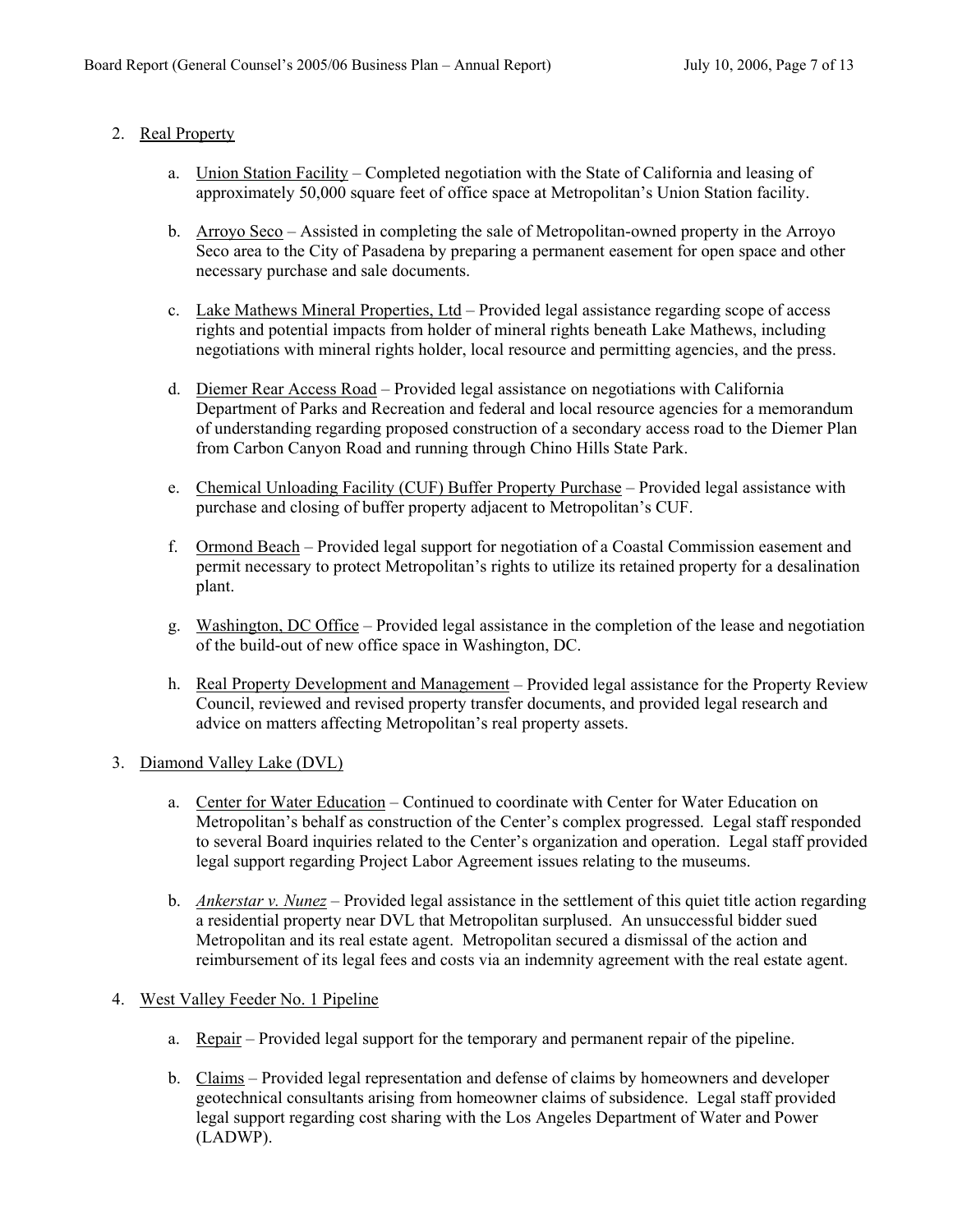#### 5. Miscellaneous Issues

- a. Groundwater Storage Agreements Provided legal assistance in the negotiation and drafting of principles for a 2005 Supplemental Storage Program and specific program agreements with the Municipal Water District of Orange County and the LADWP.
- b. Recording Project for the Colorado River Aqueduct Provided legal assistance in completing the recording project for the Colorado River Aqueduct by drafting the document that is used to record the official federal records conveying the Aqueduct right-of-way to Metropolitan. Legal staff assisted in negotiations with the San Bernardino county counsel to resolve objections of the county recorder to recording the documents in that county. The final recording is expected to be completed by the end of this fiscal year.
- c. Orange County Reservoir Provided legal support for the drafting of a multi-party agreement providing for the covering of the reservoir and capacity rights therein.
- d. Regional Board Waste Discharge Requirements Provided legal assistance in opposing Santa Ana Regional Board proposal to impose waste discharge requirements on the discharge of Metropolitan water for groundwater recharge and storage.
- e. Urban Water Management Plan Provided legal assistance in finalizing Metropolitan's 2005 Urban Water Management Plan.
- f. Agreements Prepared groundwater storage, recovery, and recharge agreements; conservation, local resource, and desalination agreements, including seawater desalination program agreements; and agreements for Community Partnering and World Water Forum grants. Legal staff provided legal support in development of agreements with Western Municipal Water District and Eastern Municipal Water District regarding construction of the Perris Valley Pipeline.
- g. Certification Trademarks Provided legal assistance in processing of applications for certification trademarks for the California Friendly program and the Solar Cup.

### **GOAL NO. 4 – CAPITAL PROGRAMS**

Provide legal support in the planning, environmental compliance and construction of the board-approved Capital Investment Plan.

- 1. Inland Feeder Project
	- a. *Shank/Balfour Beatty v. Metropolitan* Provided legal support in preparation of record of appeal and preparation for appeal.
	- b. *L.H. Woods v. County of San Bernardino* Provided legal assistance in negotiations that resulted in a dismissal of this lawsuit involving the County's claim against Metropolitan for indemnity based on the permit issued for construction of the Inland Feeder.
	- c. *P&D Consultants Inc. v. Metropolitan* Represented Metropolitan's interests in this action alleging breach of contract for mitigation monitoring services provided on the Inland Feeder project.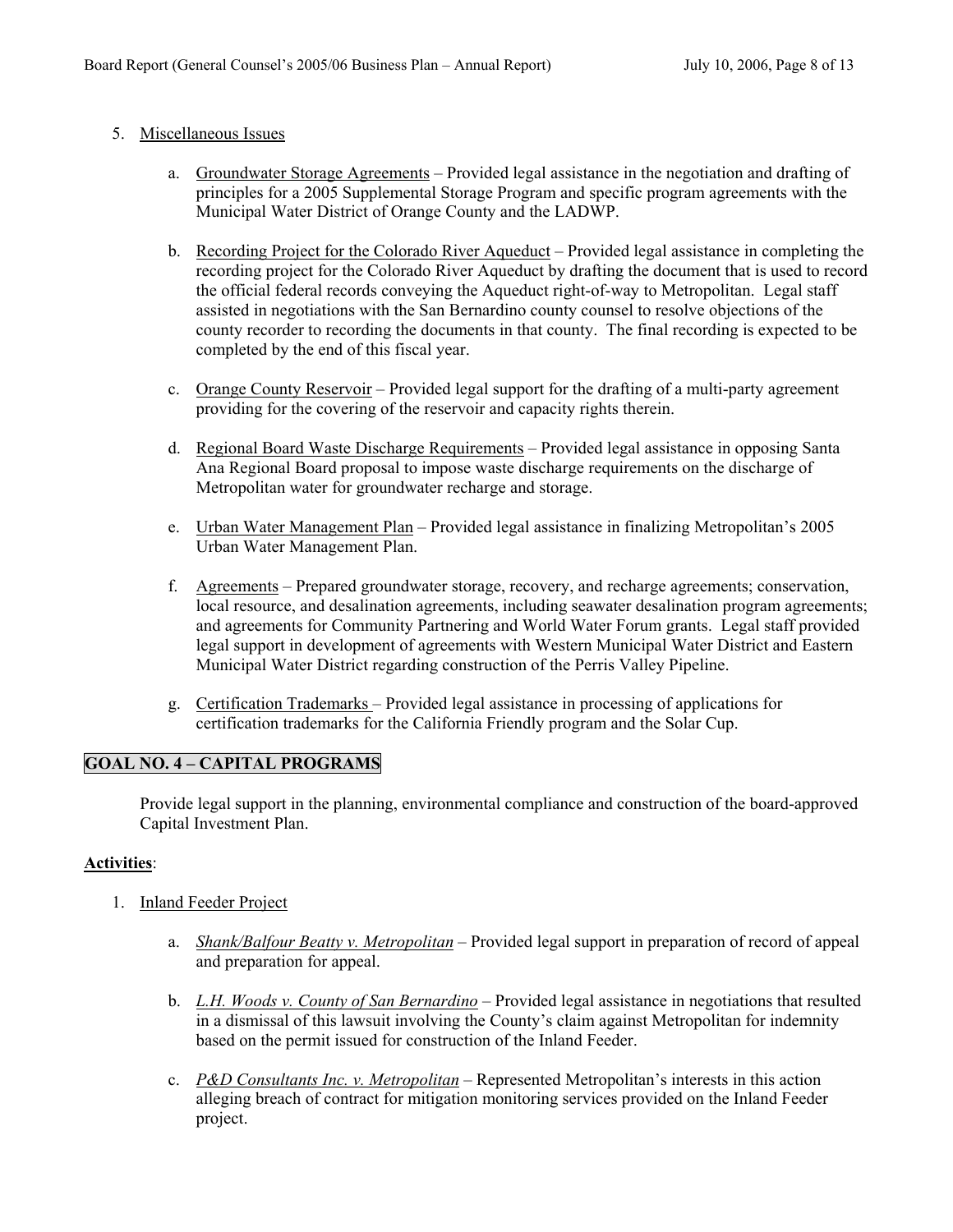- d. Inland Feeder Pipeline Provided legal support for continuing right-of-way needs, as well as lengthy appeal process by Campus Crusade for Christ, including petition to and briefing in California Supreme Court. Provided legal support in the implementation of contracts for the construction of the Arrowhead Tunnels. Provided legal support for negotiation of potential settlement of pending issues relating to the Arrowhead Tunnels.
- e. Caltrans Condemnation Negotiated and settled condemnation action by Caltrans regarding a portion of Metropolitan's Inland Feeder pipeline right-of-way near Mentone Boulevard in Riverside County by getting Caltrans to accept a permanent easement rather than condemning Metropolitan's right-of-way.
- 2. San Diego Pipeline #6
	- a. Acquisition and Construction Provided legal support and advice regarding: right-of-way needs; negotiations and analysis of potential water supply and annexation issues with the Pechanga Indian Tribe; review of south reach, portal, tunnel, and alignment options; and time and delivery point issues for the remaining reaches.
- 3. DVL Recreation
	- a. Development Process Provided legal support for RFP to identify development teams capable of constructing and operating the recreational facilities. Legal staff concluded an agreement with the successful development team for negotiation of the recreation facilities at the east end of DVL in conjunction with private development of Metropolitan surplus lands adjacent to the recreation area. Legal staff continue to provide legal assistance in the ongoing negotiations.
	- b. *Granados v. Metropolitan, et al.* Defended Metropolitan against administrative claim and legal action by Robert Granados, dba Las Americas Team, who unsuccessfully submitted a proposal regarding the development of the East Recreation Area and the North Property Area for DVL. Legal staff obtained dismissal of the complaint with prejudice.
- 4. Filtration Plant Construction Projects
	- a. Skinner Filtration Plant Provided legal assistance in mitigating Metropolitan's exposure to potential construction contractor claims on the following outstanding projects: Skinner Oxidation Retrofit and Washwater Reclamation Plant No. 3, Skinner Expansion No. 4, and Skinner Chemical Systems Modifications.
	- b. Diemer Filtration Plant Provided legal assistance regarding design errors and omissions in the Solids Handling Facility and Vehicle Maintenance Center project and the Plan Maintenance Facility project.
- 5. Other Capital Programs
	- a. Diemer Treatment Plant Improvement Program Provided legal assistance and review of environmental documents.
	- b. Central Pool Augmentation Provided legal support and analysis of right-of-way issues, geotechnical exploration contracts, joint water and transportation tunnel studies and funding, and pipeline alternatives. Assisted with drafting a joint powers agreement for cooperative funding and use of geotechnical surveys. Legal staff negotiated an offer of dedication from the City of Irvine for an alternate portal site.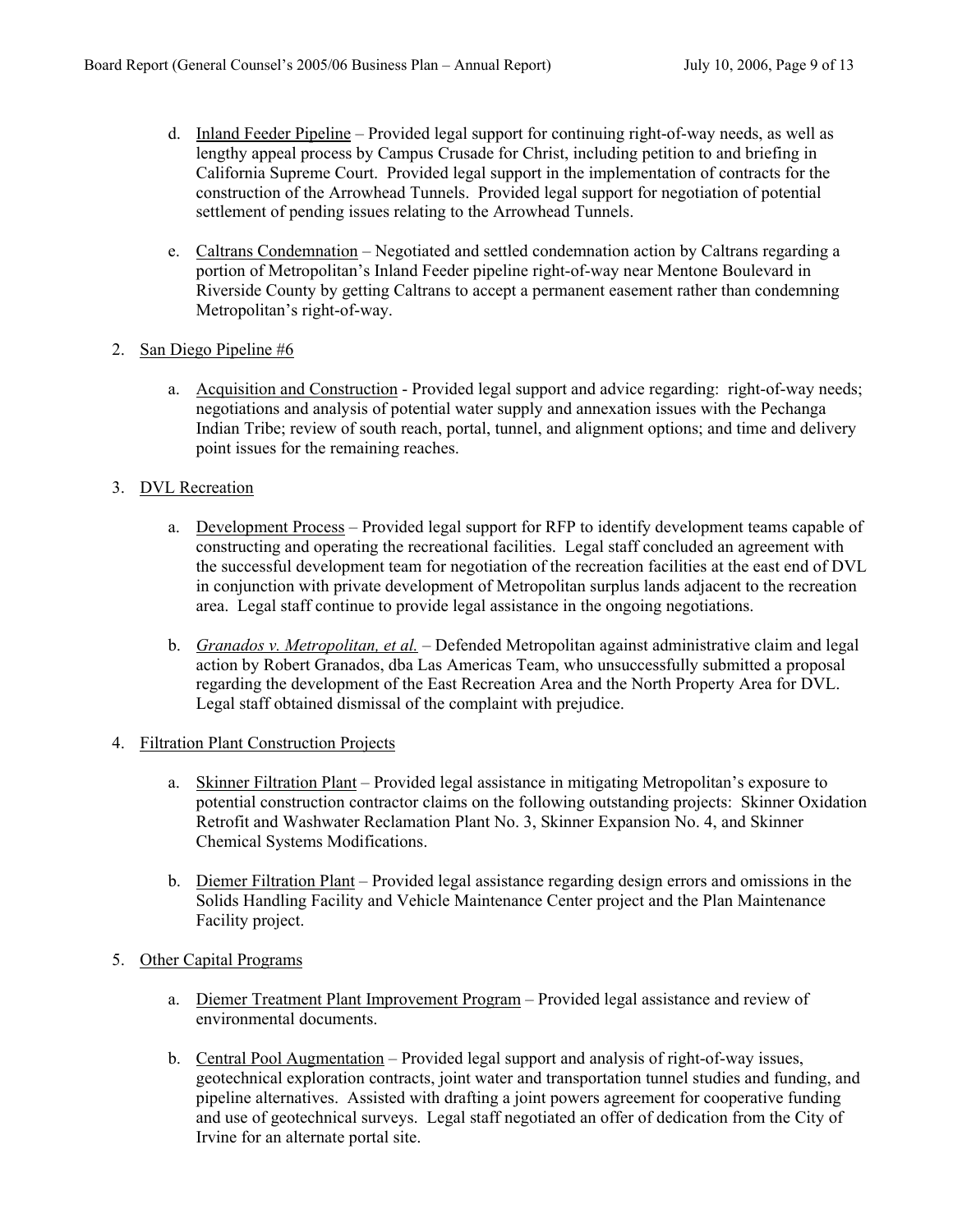#### **GOAL NO. 5 – HUMAN RESOURCES**

Provide legal support on various human resources issues.

#### **Activities**:

- 1. Bargaining Units
	- a. Labor Negotiations Provided legal assistance in successfully negotiating multi-year MOU's for the rank-and-file, supervisory, and management and professional bargaining units.

#### 2. Litigation

- a. *Cargill v. Metropolitan* Entered into a settlement agreement pursuant to Board authorization resolving the Administrative Code portion of the Cargill temporary labor class action lawsuit (i.e., the non-pension benefits claims). The settlement also resolves a number of related grievances filed by AFSCME Local 1902. The agreement creates a Settlement Fund of \$35 million, and as required by law, is subject to approval by the Los Angeles Superior Court. The remaining major portion of the case concerns implementing the Supreme Court's ruling establishing common law eligibility for CalPERS benefits. That effort involves enrolling eligible temporary workers, addressing the potential penalties associated with late CalPERS enrollment, resolving eligibility disputes, and reviewing petitioner's anticipated attorney fees request. Metropolitan submitted 344 individuals as eligible for enrollment, and this number may increase once CalPERS clarifies the eligibility standard. CalPERS issued an initial administrative decision applying a late enrollment penalty to Metropolitan. The General Counsel appealed that determination and continues to maintain that CalPERS should not apply any penalty provision towards Metropolitan. An administrative hearing on the penalty issues has yet to be scheduled but should occur sometime during the fall. The parties have addressed class member eligibility disputes by submitting pilot cases covering different categories of temporary work services. These pilot cases have been fully briefed, and the parties are now waiting for CalPERS to issue initial administrative determinations.
- b. *Villanueva v. Metropolitan* Defended Metropolitan in this lengthy employment discrimination bench trial. At the close of the plaintiff's case, Metropolitan's motion for judgment, made on behalf of an individually named employee defendant, was granted. Under the Fair Employment and Housing Act, a prevailing defendant is entitled to costs and attorneys' fees if it can show the plaintiff's case is without foundation, unreasonable, or frivolous. On June 6, 2006, the trial court awarded the individually named employee defendant approximately \$117,000 in attorneys' fees and costs. Immediately following this ruling, settlement negotiations commenced at the plaintiff's request and resulted in a settlement of this lengthy lawsuit that was highly favorable to Metropolitan. The agreement calls for the plaintiff to immediately separate from Metropolitan.
- c. *Charles v. Metropolitan* Defended Metropolitan in this discrimination and retaliation lawsuit. A motion for summary adjudication and motions in limine resulted in this matter being reduced to a single cause of action, and all three individually named Metropolitan defendants have been dismissed. The case is set for trial in July 2006.
- d. *Louis H*. *Cardenas v. Metropolitan* Defended Metropolitan in this discrimination lawsuit involving several causes of action. On May 30, 2006, the California Court of Appeal, Second Appellate District, affirmed the trial court's judgment in favor of Metropolitan in virtually every respect.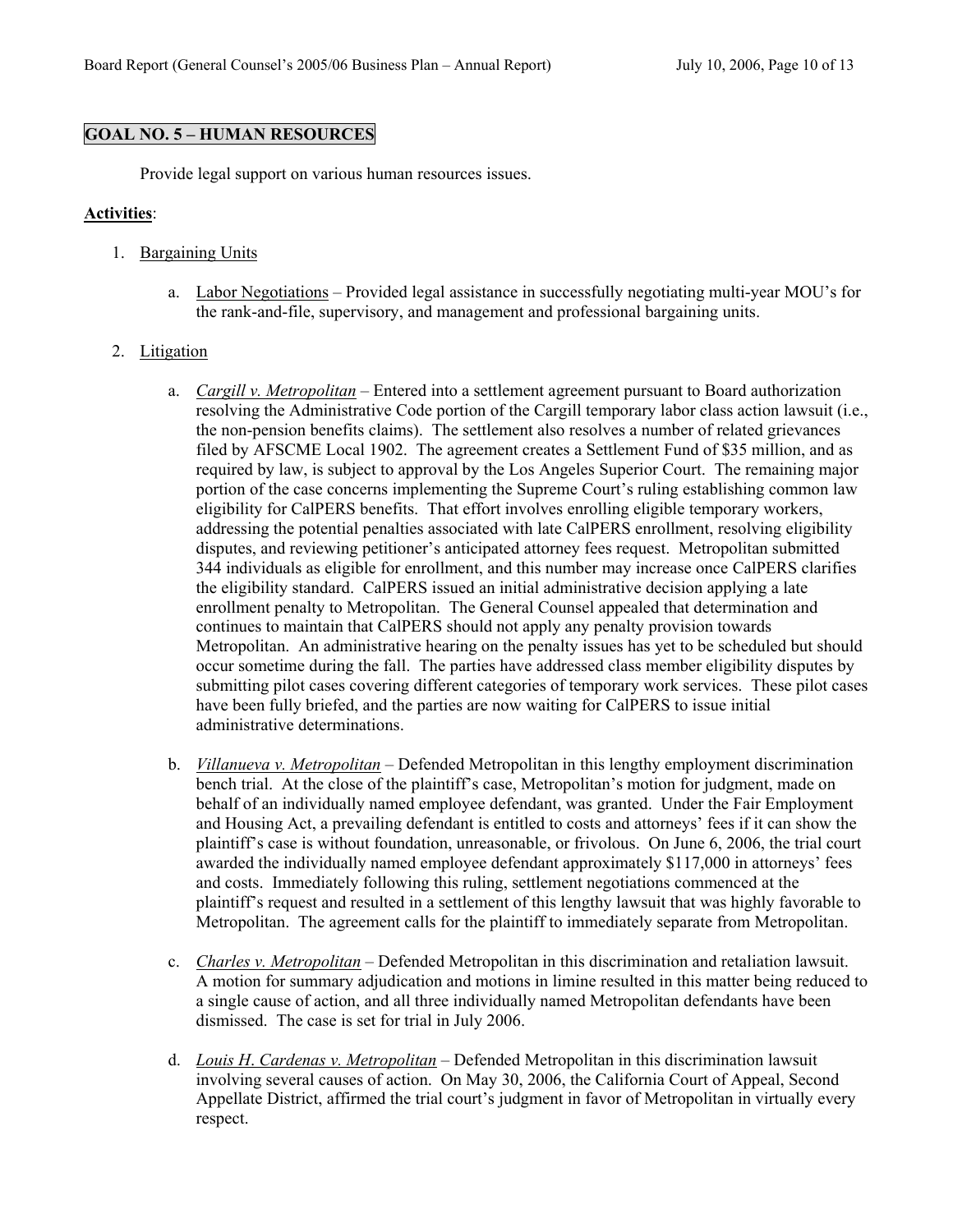### 3. Support of Human Resources

- a. Human Resources Issues Provided legal support to several grievance appeal hearings, provided legal advice to Human Resources on individual discipline matters, and defended several discrimination lawsuits.
- b. Policies Provided legal advice in updating and revising Metropolitan's Operating Policies and Administrative Code to reflect changes in the law and policy, including changes in travel expenses for directors.

# **GOAL NO. 6 - FINANCE**

Provide legal assistance with rates and charges, the issuance of debt obligations, investment of surplus monies, and other financial activities undertaken by Metropolitan.

### **Activities**:

- 1. Financing
	- a. Bonds Provided legal assistance for the replacement of the Standby Bond Purchase Agreements providing liquidity support for Metropolitan's Water Revenue Bonds, 2000 Authorization, Series B-3 and B-4 and the extension and restructuring of the Standby Bond Purchase Agreements supporting Metropolitan's Water Revenue Bonds, 2000 Authorization, Series B-1 and B-2; Water Revenue Refunding Bonds, 2001 Series B-1 and B-2; Water Revenue Bonds, 2001 Series C-1 and C-2; Water Revenue Refunding Bonds, 2002 Series B; Water Revenue Refunding Bonds, 2003 Series C-1, C-2 and C-3; Water Revenue Refunding Bonds, 2004 Series A-1 and A-2; and Water Revenue Refunding Bonds, 2004 Series C. Legal staff and outside bond counsel prepared and negotiated documents for \$200 million Water Revenue Bonds, 2005 Authorization, Series A, B-1 and B-2 issued on July 28, 2005 and for \$74,140,000 Water Revenue Refunding Bonds, 2006 Series A-1 and A-2 issued on May 25, 2006. Legal staff updated disclosure information on Metropolitan for the Official Statements describing these bond issues and responded to questions on the disclosure information. The Legal Department also assisted with negotiation and documentation of interest rate swap transactions.
	- b. Disclosure Notices Prepared annual statements of year-end financial information regarding both general obligation and water revenue bonds and filed them with Disclosure USA, an internetbased service for filing and dissemination of continuing disclosure notices for municipal bonds.
	- c. Rates and Charges Provided representation in preparation of 2005-06 revenue requirements and annual rate-setting process.

### **GOAL NO. 7 - LEGISLATION**

Provide legal support regarding proposed state and federal legislation that may affect Metropolitan's interests.

- 1. Federal Legislation
	- a. Energy Policy Act of 2005 Provided legal assistance in preparing text for this bill enacted by Congress which ensures Metropolitan's priority use of its 230kV transmission line to serve CRA pump load.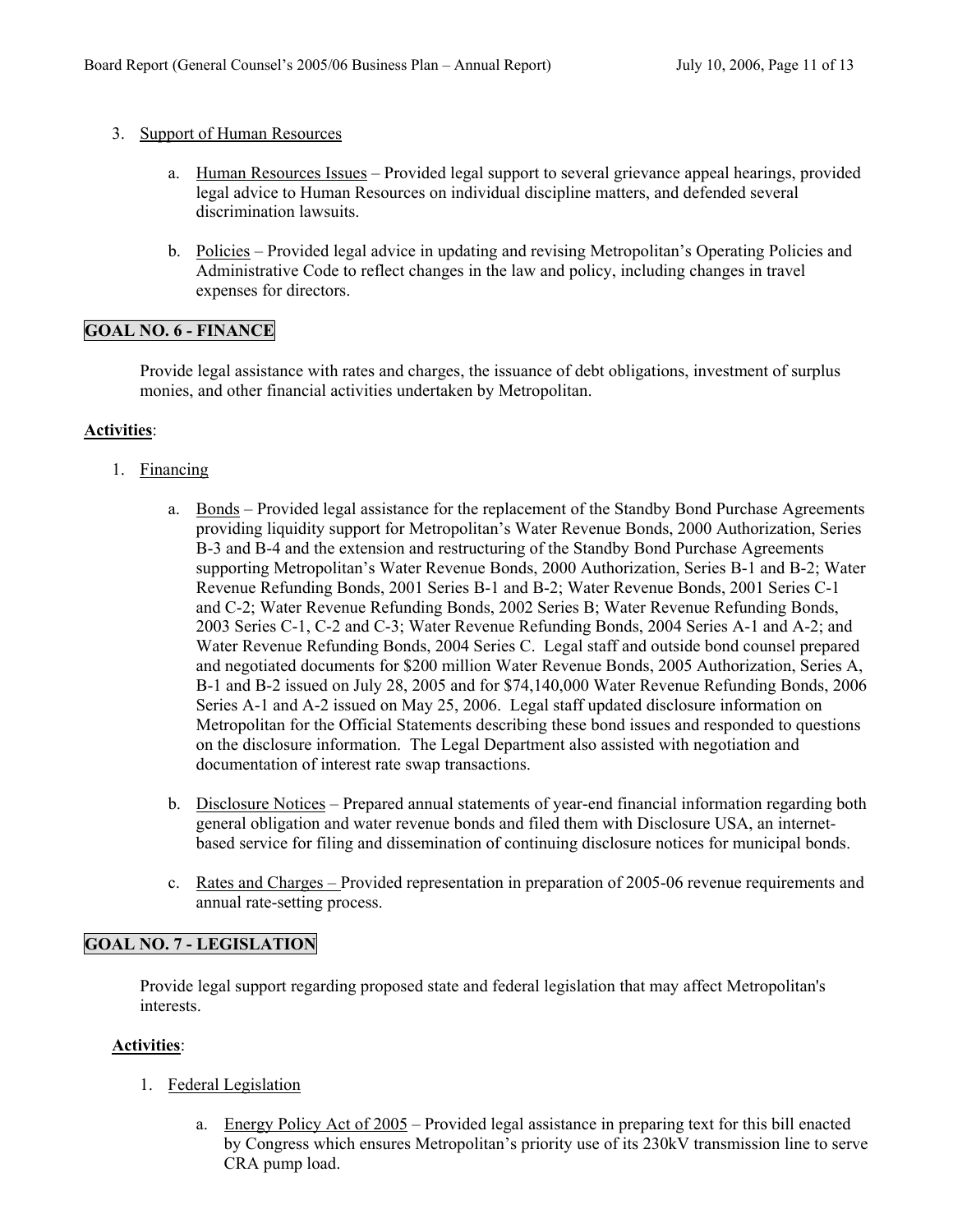- b. Central Valley Project Improvement Act Reform Legislation Provided legal support, analysis, and drafting in support of legislation intended to amend the Central Valley Project Improvement Act.
- 2. State Legislation
	- a. Water Quality Provided legal support on various legislative measures, including AB 672, a bill intended to expand recreation on publicly owned reservoirs.
	- b. Miscellaneous Legislation Continued to monitor AB 1245 (Wolk), dealing with establishment of a formal funding mechanism for the EWA, and SB 113 (Machado), attempting to define the CALFED "beneficiary pays" principles. Provided legal support on AB 1234 (Salinas), a bill mandating ethics training and limiting compensation for public officials; SB 1506 (Margett), which would facilitate and expedite power procurement by the SWP; SB 1574 (Kuehl), requiring DWR to study the option of reducing exports from the Bay-Delta; AB 1244 (Wolk), substantially revising the CALFED Bay-Delta Authority; SB 1640 (Kuehl), a new version of the water management reform bill from last year (SB 820); and several bills dealing with flood protection and development in flood areas..

### **GOAL NO. 8 - GOVERNANCE**

Ensure compliance with statutory and institutional requirements, such as the Metropolitan Water District Act and Administrative Code, the Brown Act, the Political Reform Act, and the Public Records Act.

- 1. General
	- a. Public Records Act Responded directly and provided legal support to staff in responding to numerous Public Records Act requests.
	- b. MWD Administrative Code Provided legal support in the revision and consolidation of the Administrative Code contracting provisions.
- 2. Fair Political Practices Commission (FPPC)
	- a. Conflict of Interest Code Obtained FPPC approval of Metropolitan's amended Conflict of Interest Code.
	- b. Statements of Economic Interest Completed the annual filing for directors and designated employees for the 2005 calendar year and processed required assuming and leaving office forms for directors and employees.
- 3. Ethics
	- a. Support of Ethics Office Assisted the Ethics Office in preparing Ethics website and Directors' Ethics Guide; revising the Conflict of Interest Code, the ethics provisions in the Administrative Code and the operating policies; and conducting two ethics workshops for directors and Metropolitan officers. Provided legal assistance on various ethical issues.